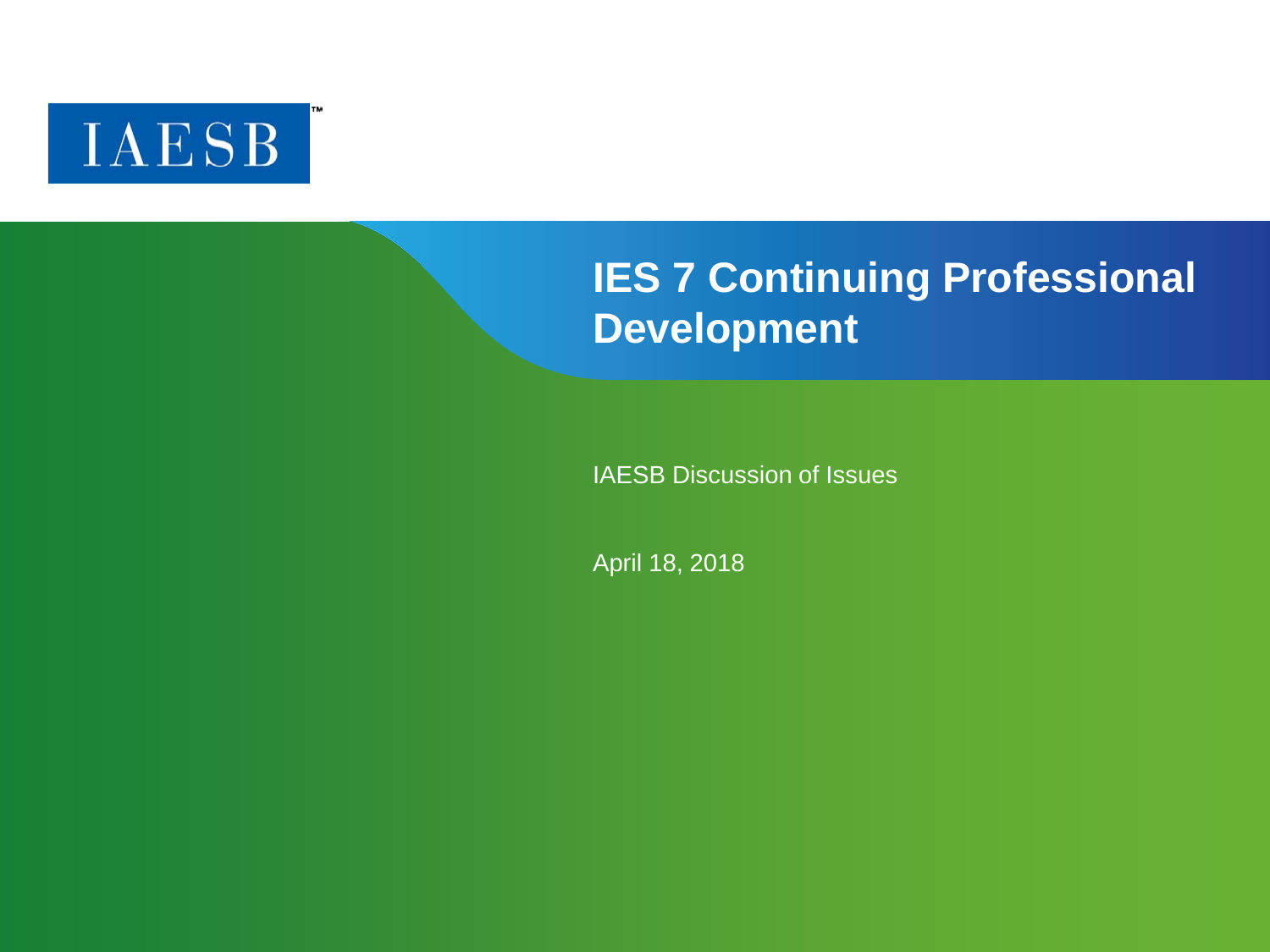### **Project History**



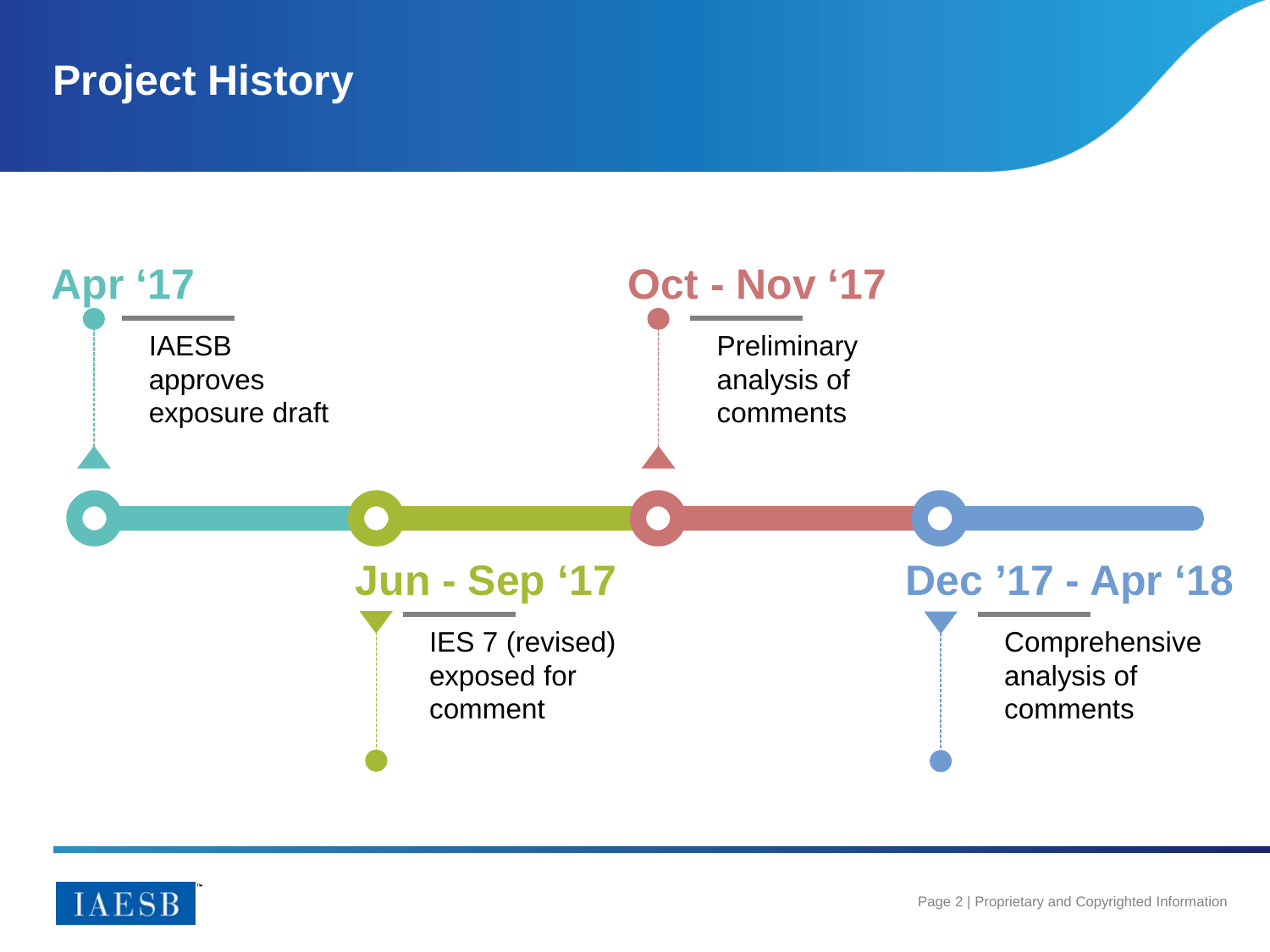# **Analysis of Comments**



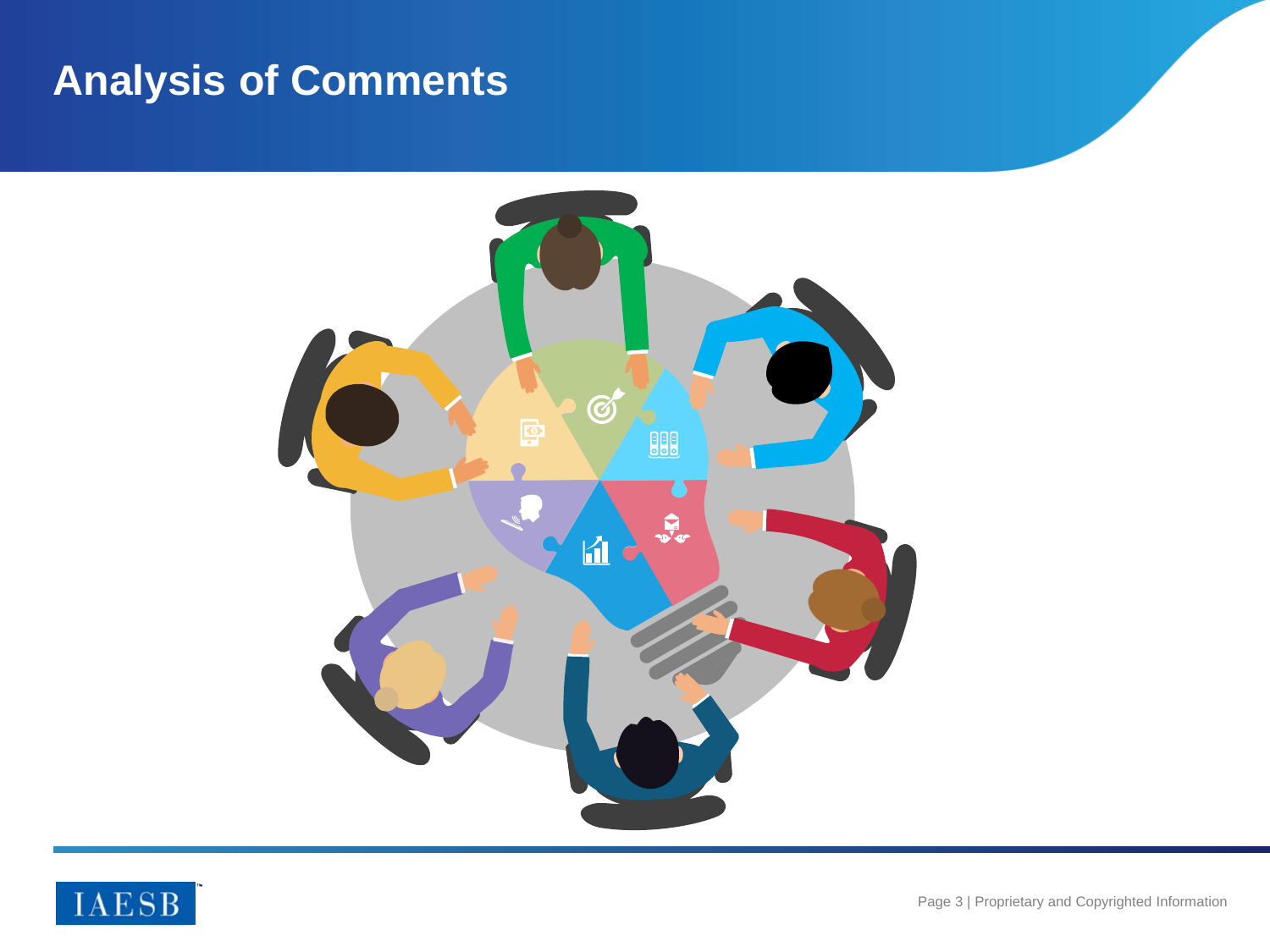# **Summary of Revisions**

|                     | <b>Standard</b> |       | <b>Explanatory</b><br><b>Material</b> |     | <b>Total</b>            |     |
|---------------------|-----------------|-------|---------------------------------------|-----|-------------------------|-----|
| No changes          | 8               | 50%   | 11                                    | 26% | 19                      | 32% |
| Minor changes       | $\overline{7}$  | 44%   | 22                                    | 51% | 29                      | 49% |
| Substantive changes | $\mathbf 1$     | 6%    | 3                                     | 7%  | $\overline{4}$          | 7%  |
| New paragraphs      | $\overline{0}$  | $0\%$ | 7                                     | 16% | $\overline{\mathbf{7}}$ | 12% |
| TOTAL               | 16              |       | 43                                    |     | 59                      |     |

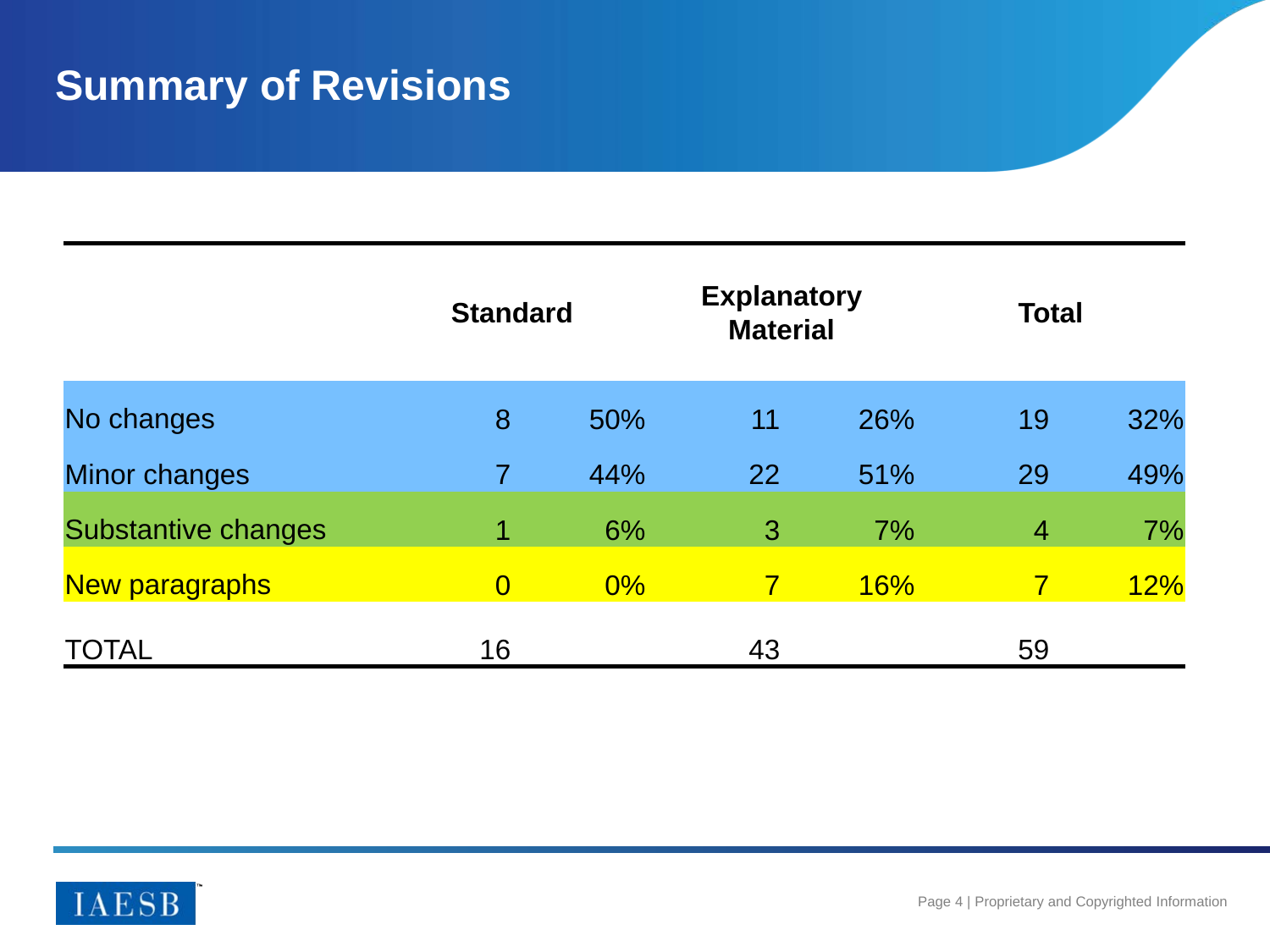### **Process for Discussion**

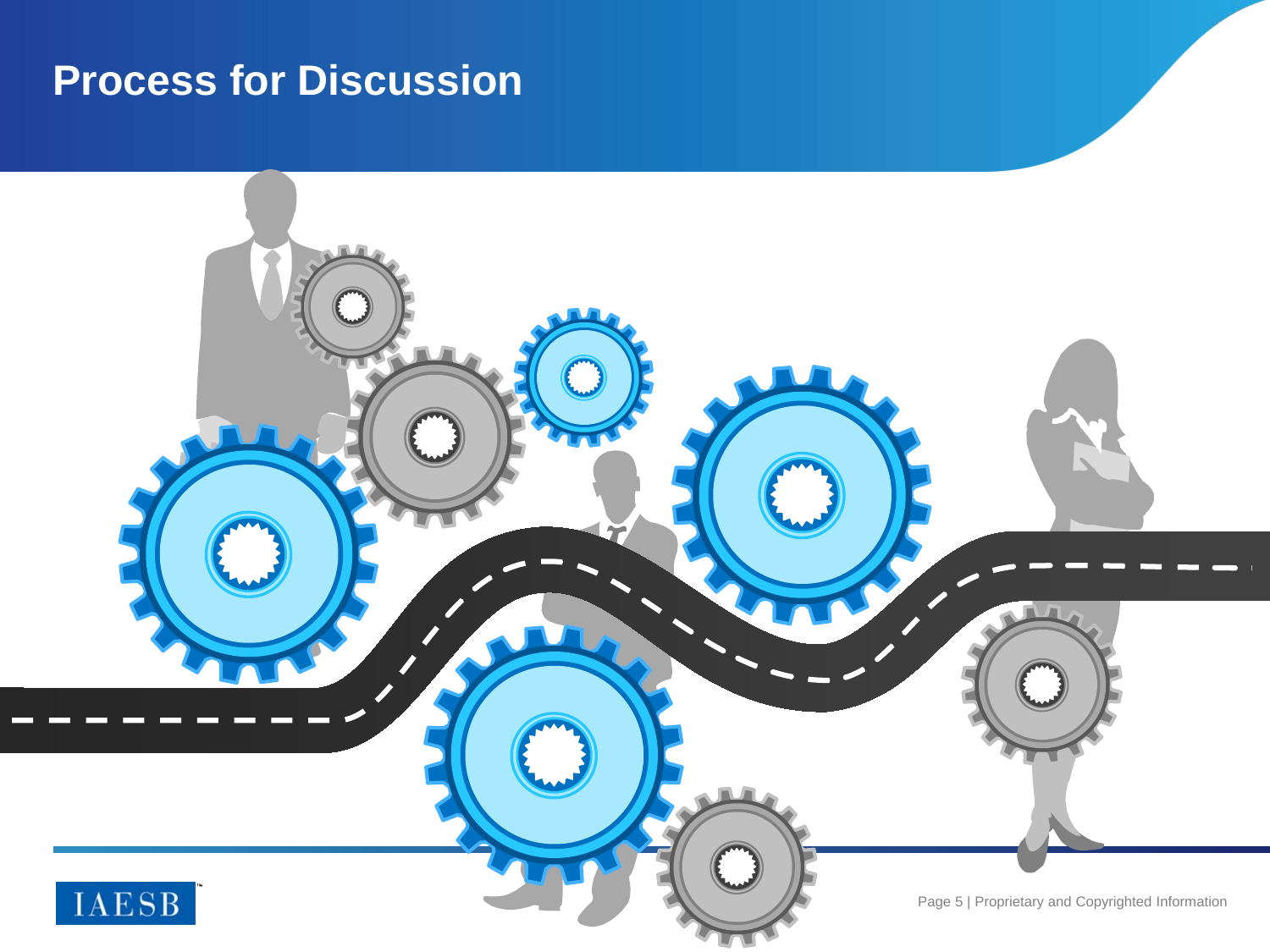# **Prioritized Matters for Discussion**

|                                    | <b>Clean</b> | <b>Marked</b> | <b>Issue Paper</b>      |
|------------------------------------|--------------|---------------|-------------------------|
| Removal of<br><b>Minimum Hours</b> | 14           | 14            | 79-86; 139-150; 223-228 |

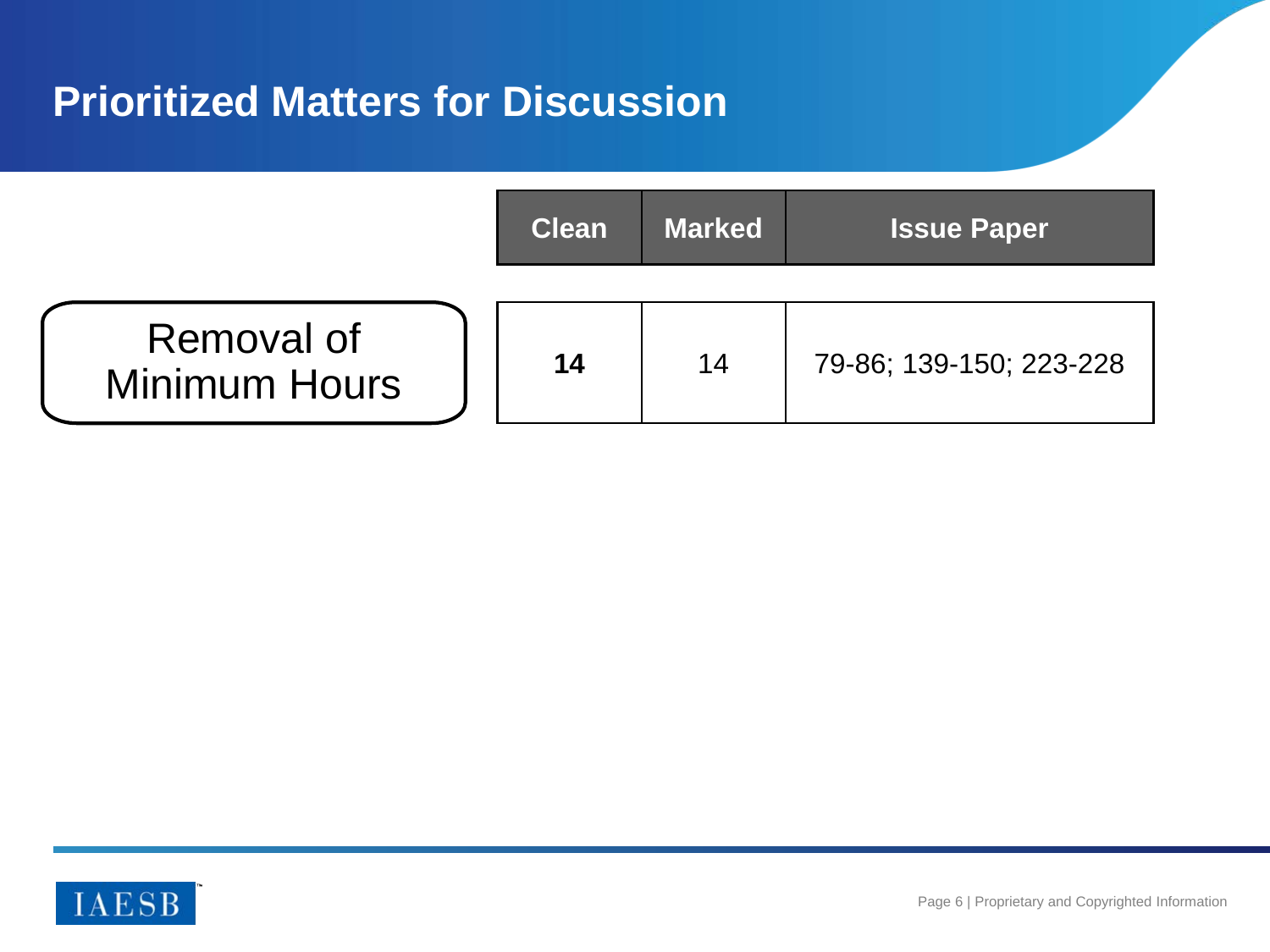# **Prioritized Matters for Discussion**

|                                           | <b>Clean</b> | <b>Marked</b> | <b>Issue Paper</b>      |
|-------------------------------------------|--------------|---------------|-------------------------|
| <b>Removal of</b><br><b>Minimum Hours</b> | 14           | 14            | 79-86; 139-150; 223-228 |

| <b>Cross References</b>               | A23   | A <sub>19</sub>   | 157-162                             |
|---------------------------------------|-------|-------------------|-------------------------------------|
| in Explanatory<br><b>Material</b>     | A25   | A22               | 157-162; 240-243                    |
|                                       |       |                   |                                     |
| "CPD that develops"<br>and maintains" | $12*$ | $12 \overline{ }$ | 139-150                             |
|                                       |       |                   | *Also impacts requirements 9 and 11 |

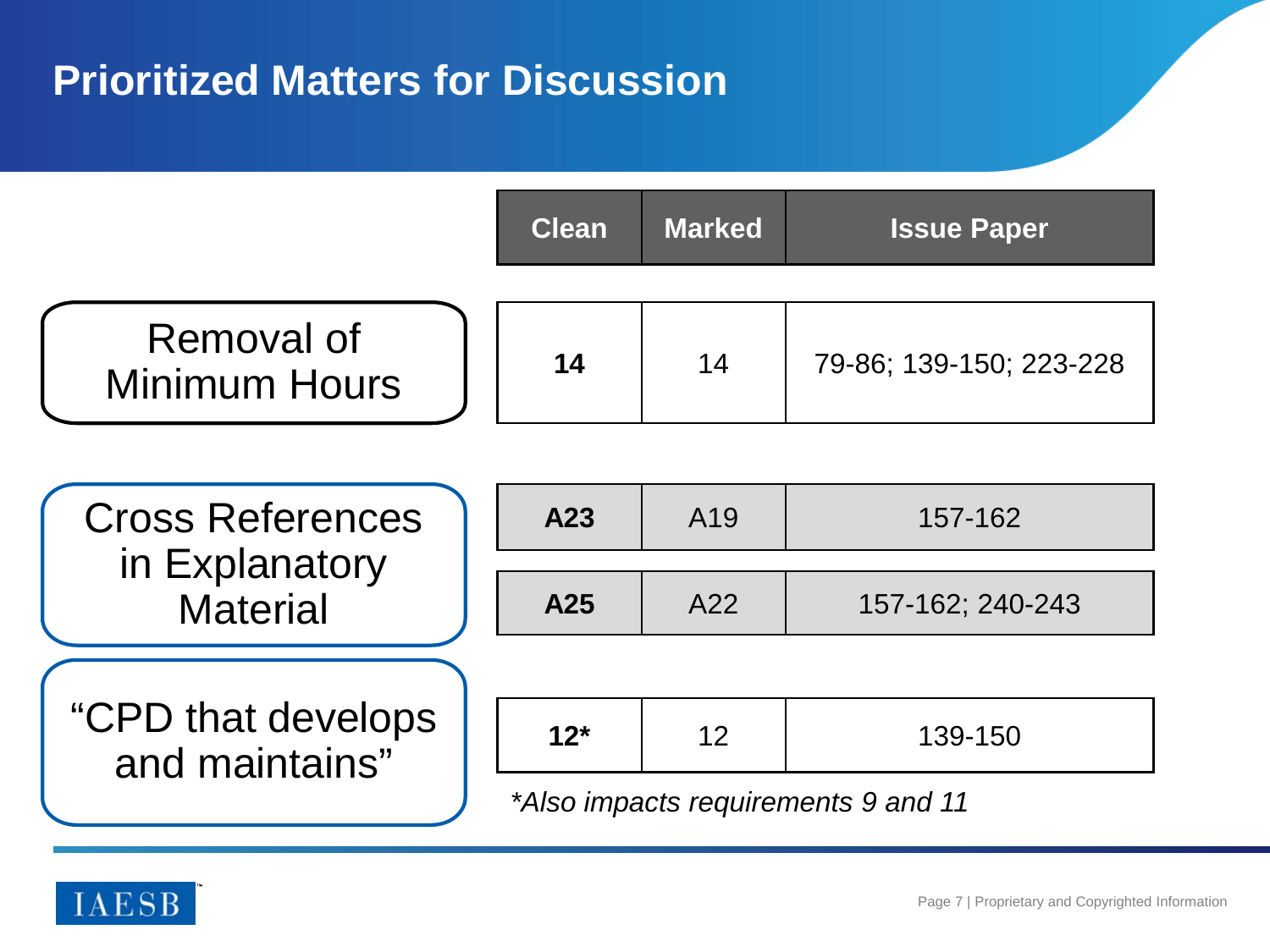#### **Scope of the Standard**

| <b>Clean</b>    | <b>Marked</b>   | <b>Issue Paper</b> |
|-----------------|-----------------|--------------------|
|                 |                 |                    |
| $1 - 4$         | $1 - 4$         |                    |
| 5               | 5               | 19; 21-24          |
| $6\phantom{1}6$ | 6               |                    |
| $\overline{7}$  | $\overline{7}$  |                    |
|                 |                 |                    |
| <b>A1</b>       | A1              | 29                 |
| A2              | NA <sub>2</sub> | 75-77              |
| A3              | A2              | $31 - 33$          |
| <b>A4</b>       | A3              | 35                 |
| <b>A5</b>       | A4              |                    |
| <b>A6</b>       | A <sub>5</sub>  |                    |

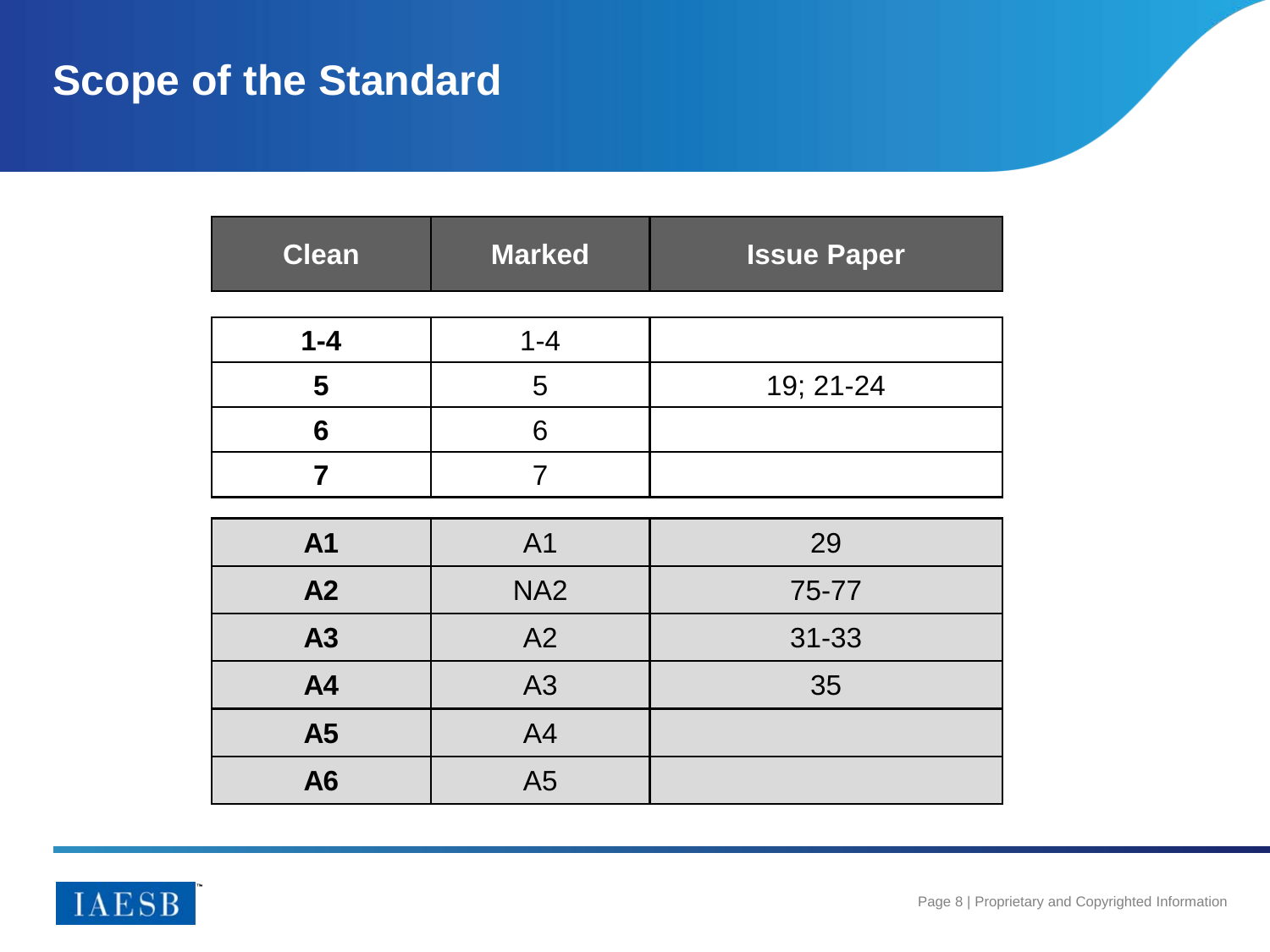# **Objective**

| <b>Clean</b> | <b>Marked</b>  | <b>Issue Paper</b> |
|--------------|----------------|--------------------|
| 8            | 8              | 43-62              |
|              |                |                    |
| <b>A7</b>    | A <sub>6</sub> | 66-70              |

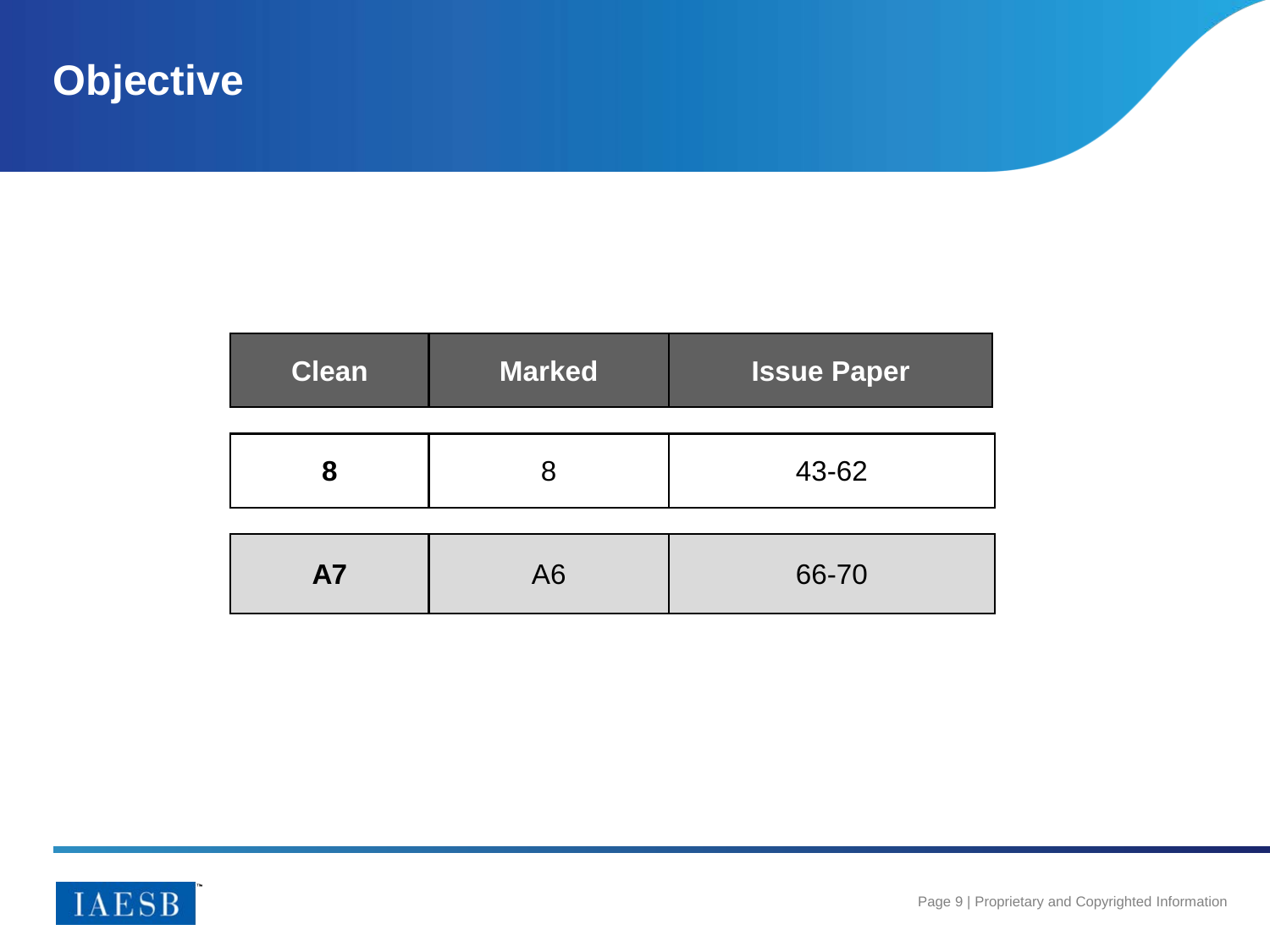#### **CPD for Professional Accountants**

| <b>Clean</b>   | <b>Marked</b>   | <b>Issue Paper</b> |
|----------------|-----------------|--------------------|
| 9              | 9               | 79-86              |
| A <sub>8</sub> | A7              | 100-106            |
| A <sub>9</sub> | A <sub>8</sub>  | 88-98              |
| A10            | NA9             | 88-98              |
| A11            | A <sub>9</sub>  | 88-98              |
| A12            | A <sub>10</sub> | 100-106; 211       |
| A13            | A11             | 108-109; 211       |
| A14            | A12             | 110; 211; 304      |
| A15            | A <sub>13</sub> |                    |
| A16            | <b>NA14</b>     | 79-86              |
| A17            | A14             |                    |

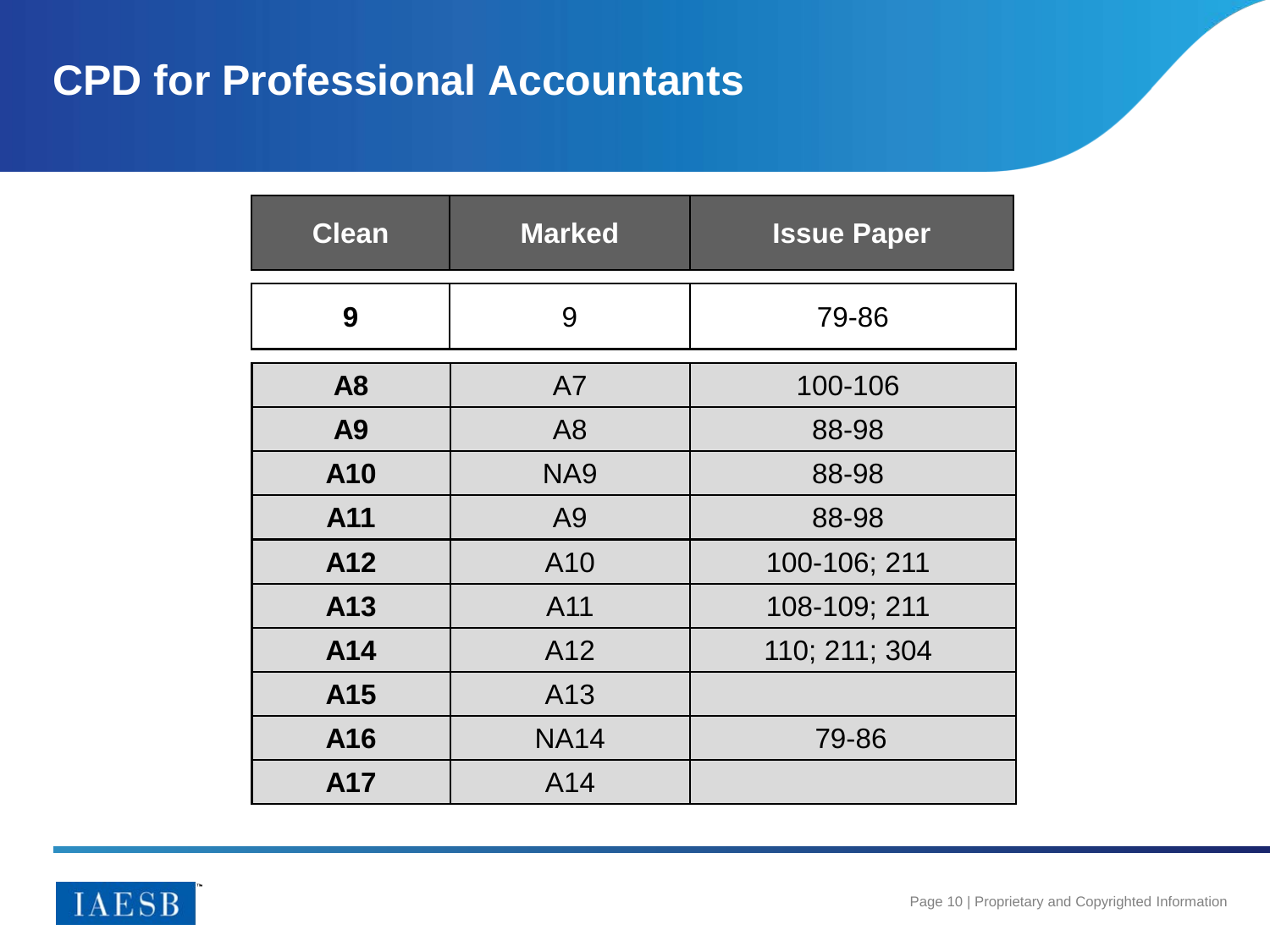#### **Promotion of and Access to CPD**

| <b>Clean</b> | <b>Marked</b> | <b>Issue Paper</b> |
|--------------|---------------|--------------------|
| 10           | 10            | 118-119            |
| 11           |               |                    |

| A18 | A15 | 88-98; 121 |
|-----|-----|------------|
| A19 | A16 |            |
| A20 | A17 | $21 - 26$  |

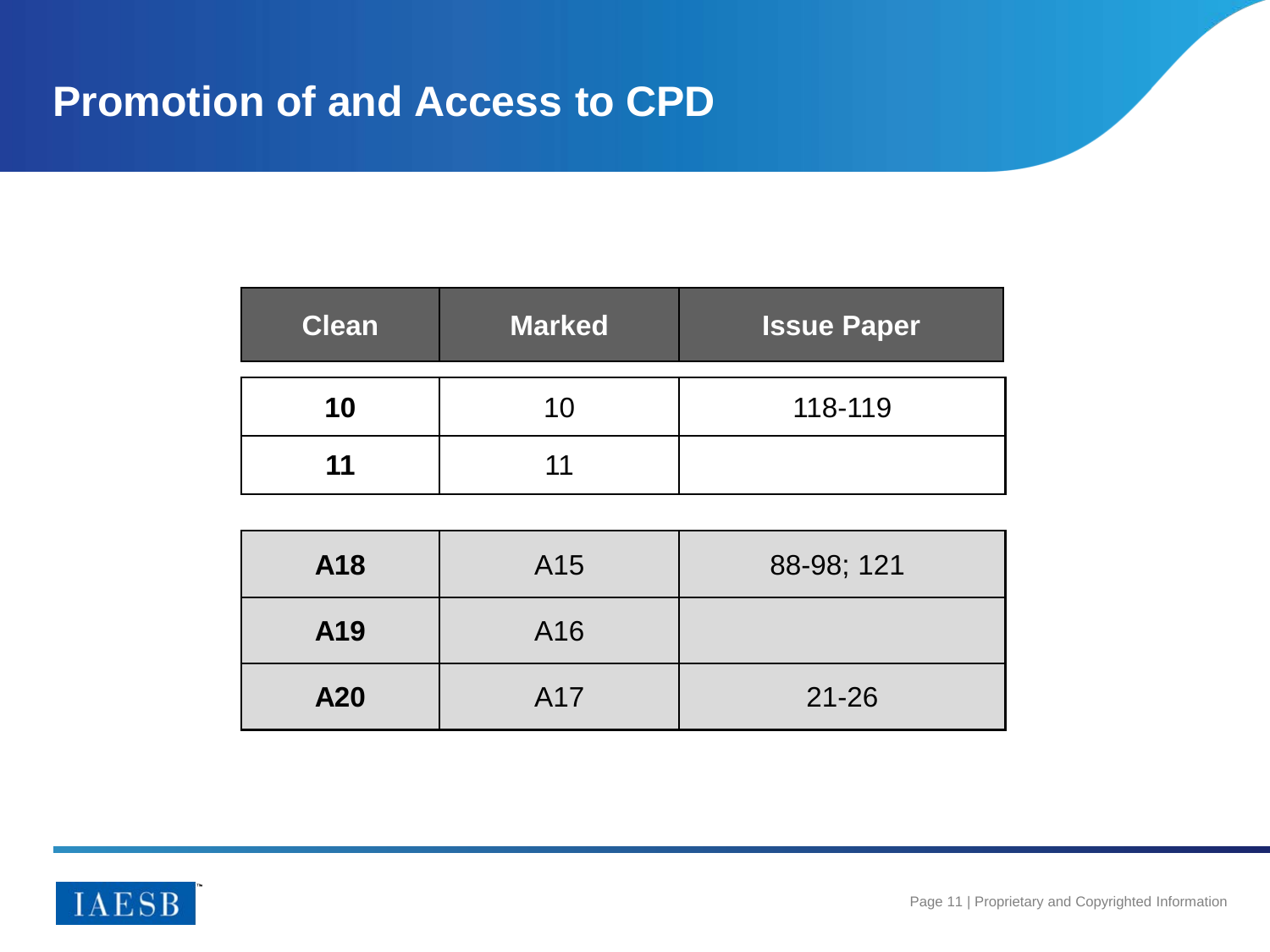#### **Measurement of CPD – General**

| <b>Clean</b> | <b>Marked</b> | <b>Issue Paper</b> |
|--------------|---------------|--------------------|
|              |               |                    |
| 12           | 12            | 139-150            |
|              |               |                    |
| A21          | <b>NA18</b>   | 214-215            |
| A22          | A18           |                    |

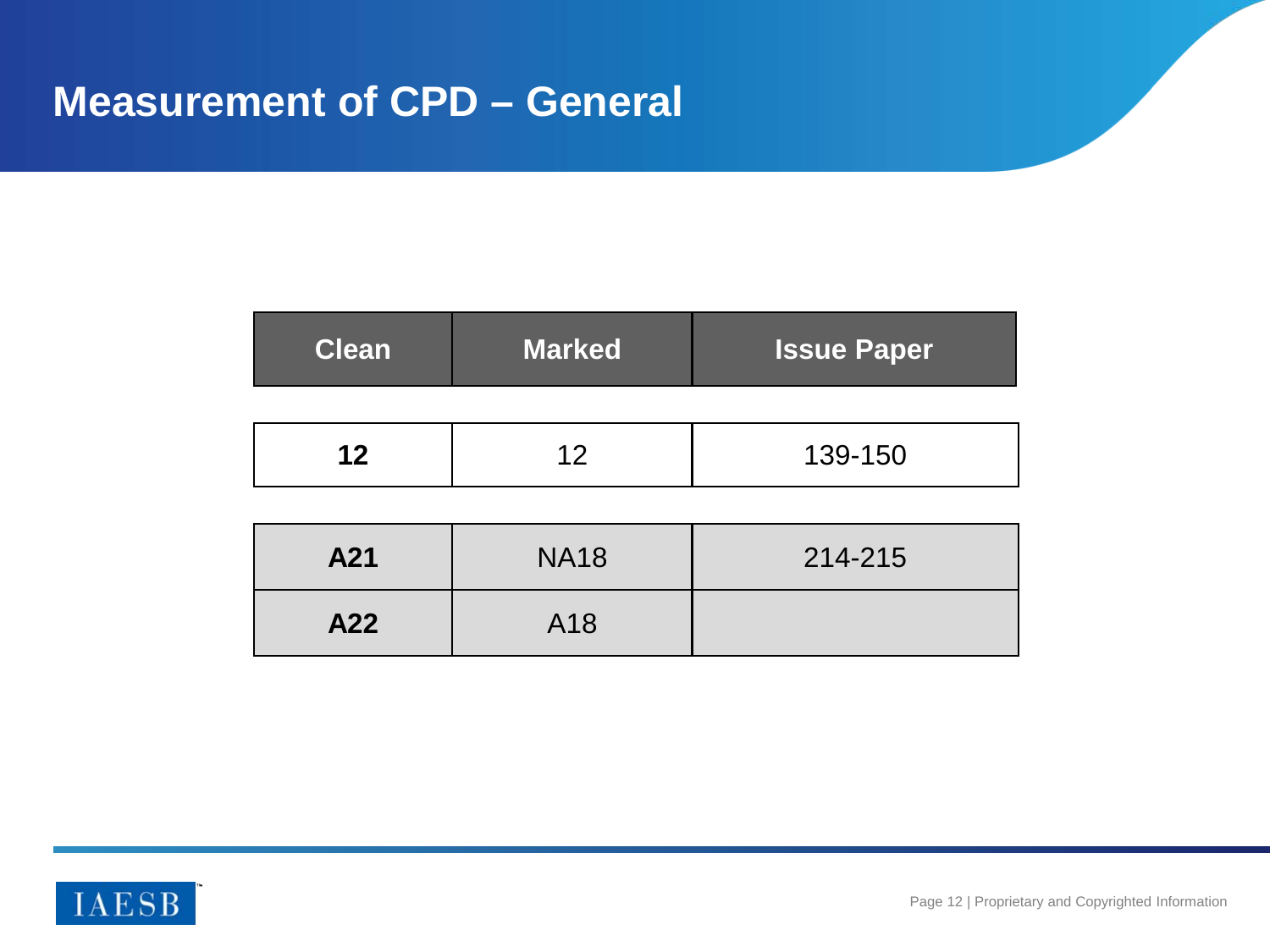#### **Measurement of CPD – Output-based Approach**

| <b>Clean</b> | <b>Marked</b> | <b>Issue Paper</b> |
|--------------|---------------|--------------------|
| 13           | 13            | 139-150; 79-86     |

| A23 | A19 | 157-162      |
|-----|-----|--------------|
| A24 | A20 | 212-213; 215 |
|     | A21 | 207-209      |

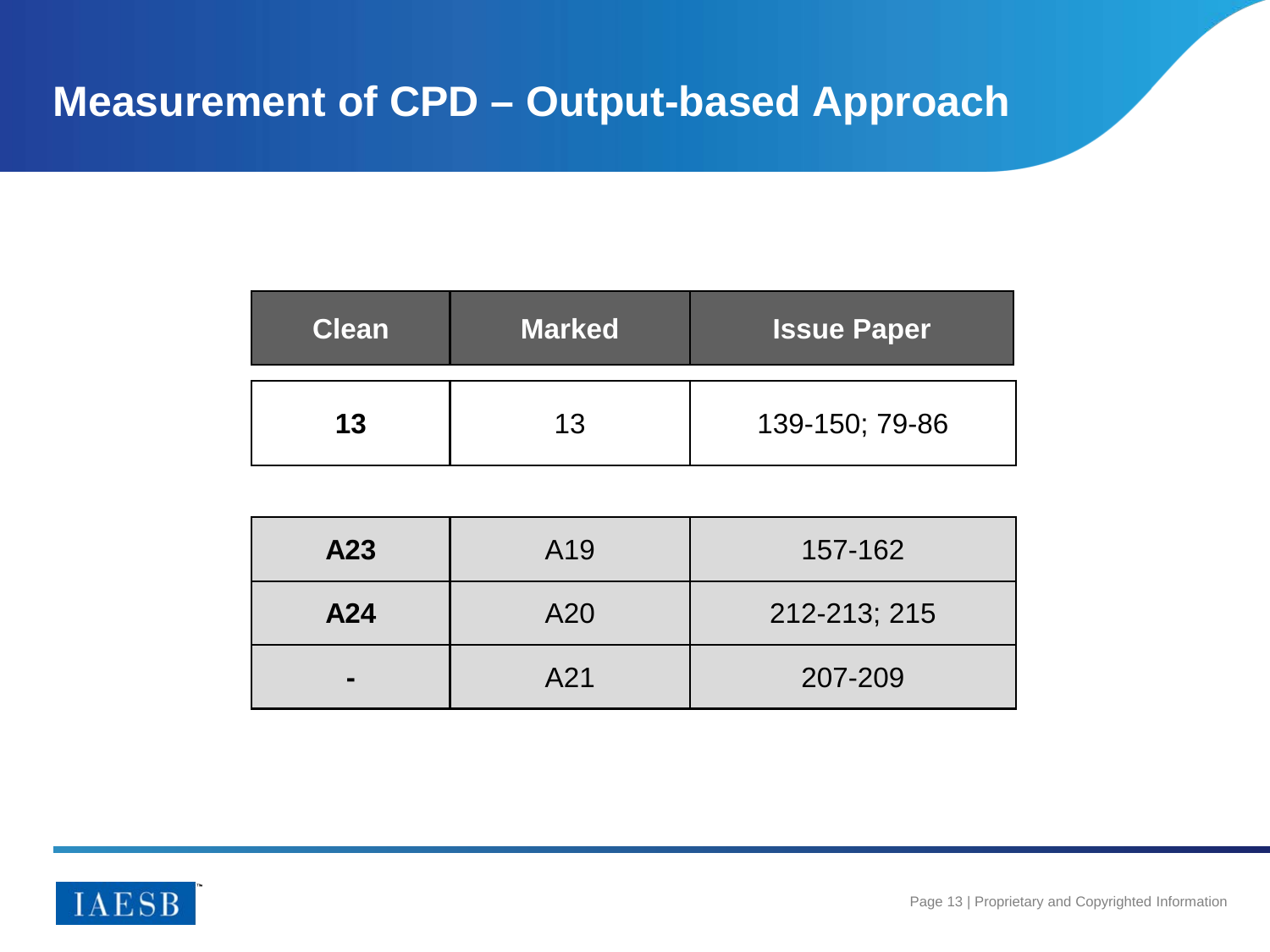# **Measurement of CPD – Input-based Approach**

| <b>Clean</b> | <b>Marked</b> | <b>Issue Paper</b>          |
|--------------|---------------|-----------------------------|
| 14           | 14            | 79-86; 139-150; 223-<br>228 |

| A25 | A22         | 157-162; 240-243 |
|-----|-------------|------------------|
| -   | A23         | 245              |
| A26 | <b>NA23</b> | 246-249          |
| A27 | A24         |                  |

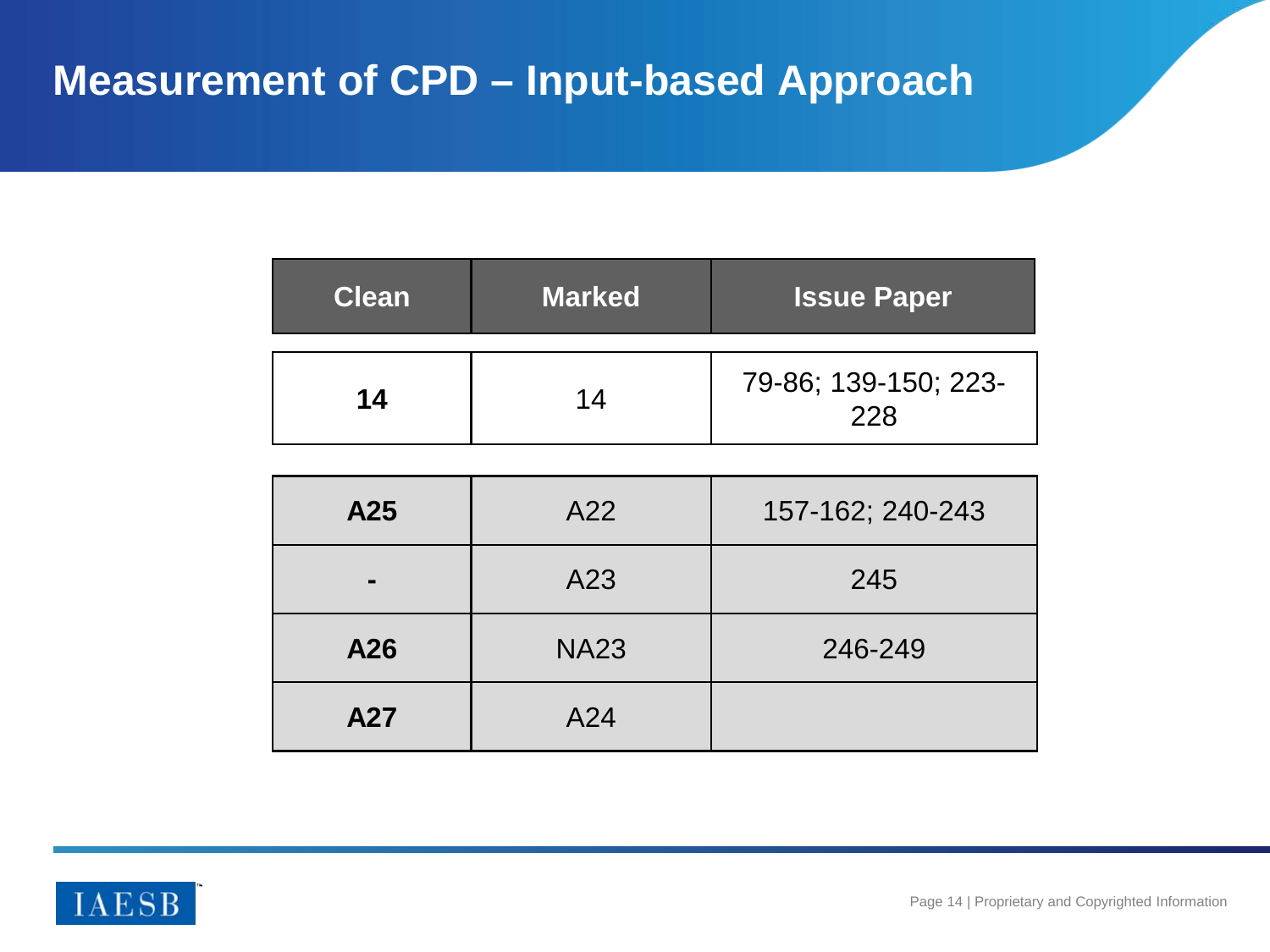# **Measurement of CPD – Both Approaches**

| <b>Clean</b> | <b>Marked</b> | <b>Issue Paper</b> |
|--------------|---------------|--------------------|
|              |               |                    |
| A28          | A25           | 256-260; 263-265   |

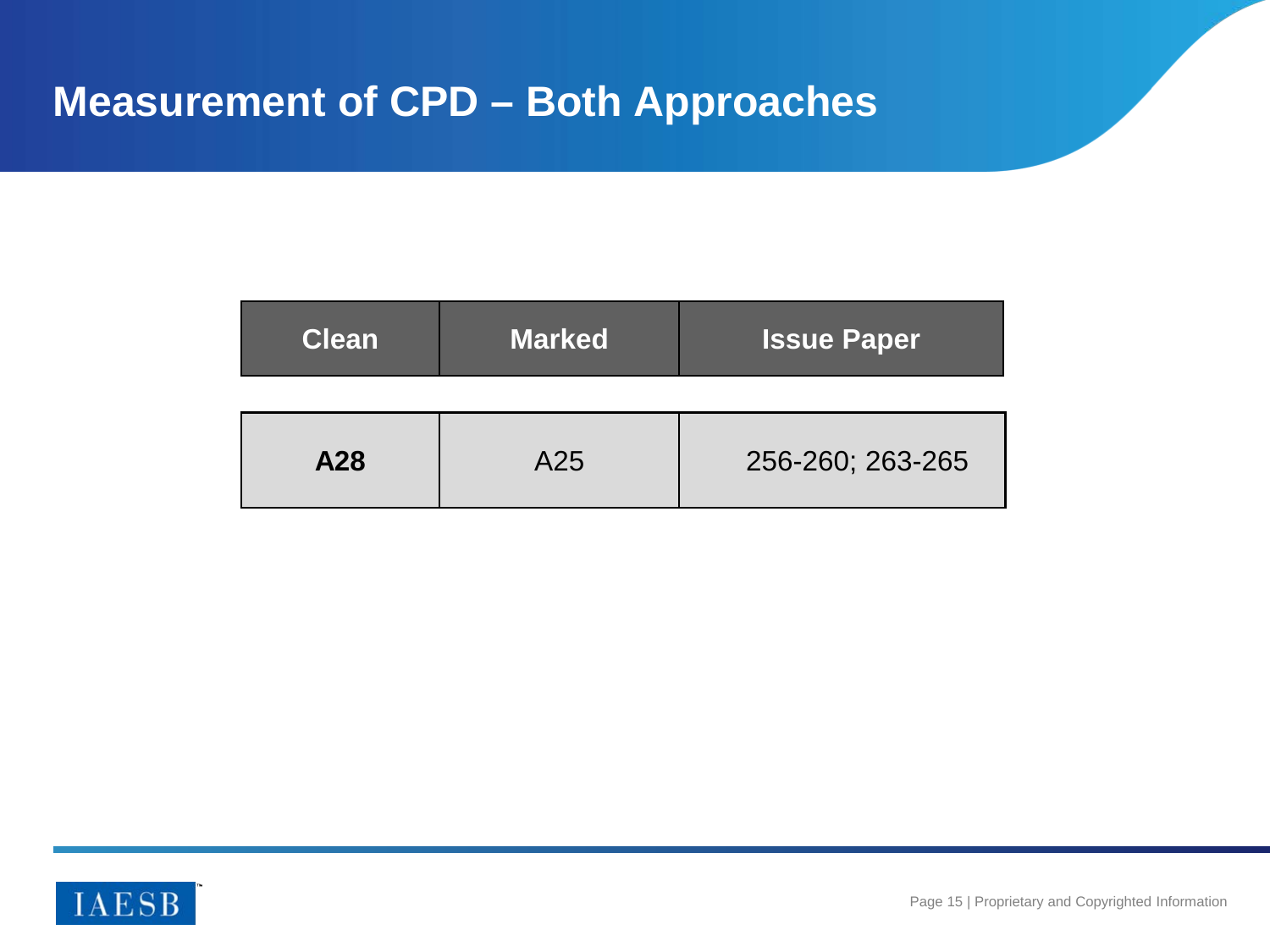# **Monitoring and Enforcement**

| <b>Clean</b> | <b>Marked</b> | <b>Issue Paper</b> |
|--------------|---------------|--------------------|
| 15           | 15            |                    |
| 16           | 16            |                    |
|              | 17            | 273                |
| A29          | A26           | 167                |
| A30          | <b>NA27</b>   | 167                |
| A31          | <b>NA28</b>   | 167                |
| A32          | A27           | 167; 169-183       |
| A33          | A28           | 167; 169-183       |
| A34          | A29           | 280                |
| A35          | A30           | 284-286            |
| A36          | A31           | 110                |
| A37          | A32           | 277                |
| A38          | A33           |                    |
| A39          | A34           |                    |
| A40          | A35           | 288-289            |
| A41          | A36           |                    |
| A42          | A37           |                    |
| A43          | A38           |                    |